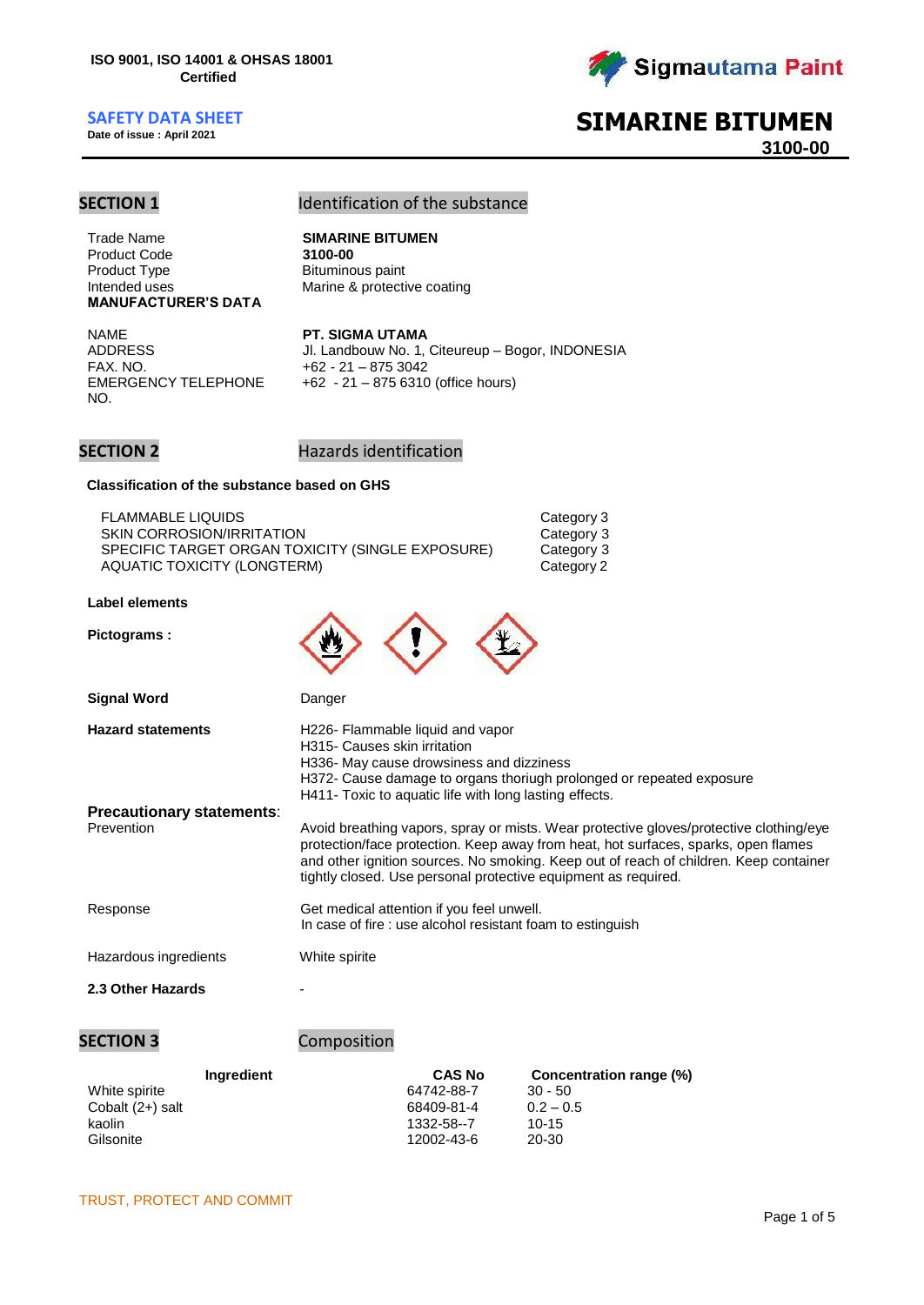**Date of issue : April 2021**



# **SIMARINE BITUMEN 3100-00**

## **SECTION 4** First aid measures

In all cases of doubt, or when symptoms persist, seek medical attention. Never give anything by mouth to an unconscious person. If breathing is irregular, drowsiness, loss of consciousness or cramps : call 112 and give immediate treatment (first aid).

| Eye contact                              | Check for and remove any contact lenses. Immediately flush eyes with plenty of water<br>for at least 15 minutes, occasionally lifting the upper and lower eyelids. Seek immediate<br>medical attention.                                                                                                                                                                                                                       |
|------------------------------------------|-------------------------------------------------------------------------------------------------------------------------------------------------------------------------------------------------------------------------------------------------------------------------------------------------------------------------------------------------------------------------------------------------------------------------------|
| <b>Inhalation</b>                        | Remove to fresh air. Keep person warm and at rest. If not breathing, if breathing is<br>irregular or if respiratory arrest occurs, provide artificial respiration or oxygen bytrained<br>personnel. Give nothing by mouth. If unconscious, place in recovery position and get<br>medical attention immediately.                                                                                                               |
| <b>Skin contact</b>                      | Remove contaminated clothing and shoes. Wash skin thoroughly with soap and water<br>or use recognized skin cleanser. Do NOT use solvents or thinners.                                                                                                                                                                                                                                                                         |
| Ingestion                                | If swallowed, seek medical advice immediately and show this container or label. Keep<br>person warm and at rest. Do not induce vomiting unless directed to do so by medical<br>personnel. Lower the head so that vomit will not re-enter the mouth and throat.                                                                                                                                                                |
| <b>Protection of first-aiders</b>        | No action shall be taken involving any personal risk or without suitable training. If it is<br>suspected that fumes are still present, the rescuer should wear an appropriate mask or<br>self-contained breathing apparatus. It may be dangerous to the person providing aid to<br>give mouth-to-mouth resuscitation.                                                                                                         |
| <b>SECTION 5</b>                         | Fire Fighting measures                                                                                                                                                                                                                                                                                                                                                                                                        |
| Extinguishing media                      | Recommended: Alcohol resistant foam, CO <sub>2</sub> , powder, water spray (foam)<br>Not to be used: water jet                                                                                                                                                                                                                                                                                                                |
| Hazards from the substance or<br>mixture | Flammable liquid and vapor. In a fire or heated, a pressure increase will occur and the<br>container may burst, with the risk of a subsequent explosion. Runoff to sewer may create<br>fire or explosion hazard.<br>This material is toxic to aquatic life with long lasting effects. Fire water contaminated<br>with this material must be contained and prevented from being discharged to any<br>waterway, sewer or drain. |
| Hazardous combustion<br>products         | Decomposition products may include the following materials : carbon oxides metal<br>oxide/oxides                                                                                                                                                                                                                                                                                                                              |

Special protective equipment for fire fighter :

Fire-fighters should wear appropriate protective equipment and self-contained breathing apparatus (SCBA) with a full face-piece operated in positive pressure mode.

## **SECTION 6** Accidental release measurement

### **Personal precautions, protective equipment and emergency procedures**

No action shall be taken involving any personal risk or without suitable training. If the product contaminates lakes, rivers, or sewers, inform the appropriate authorities in accordance with local regulations. Avoid all direct contact with the spilled material. Exclude sources of ignition and be aware of explosion hazard. Ventilate the area. Avoid breathing vapor or mist. Refer to protective measures listed in sections 7 and 8.

### **Environmental precautions**

Avoid dispersal of spilled material and runoff and contact with soil, waterways, drains and sewers. Inform the relevant authorities if the product has caused environmental pollution (sewers, waterways, soil or air). Water polluting material. May be harmful to the environment if released in large quantities.

### **Methods for cleaning up**

Stop leak if without risk. Move containers from spill area. Approach release from upwind. Prevent entry into sewers, water courses, basements or confined areas. Wash spillages into an effluent treatment plant or proceed as follows. Contain and collect spillage with non-combustible, absorbent material e.g.sand, earth, vermiculite or diatomaceous earth and place in container for disposal according to local regulations (see section 13). Use spark-proof tools and explosion-proof equipment. Contaminated absorbent material may pose the same hazard as the spilled product.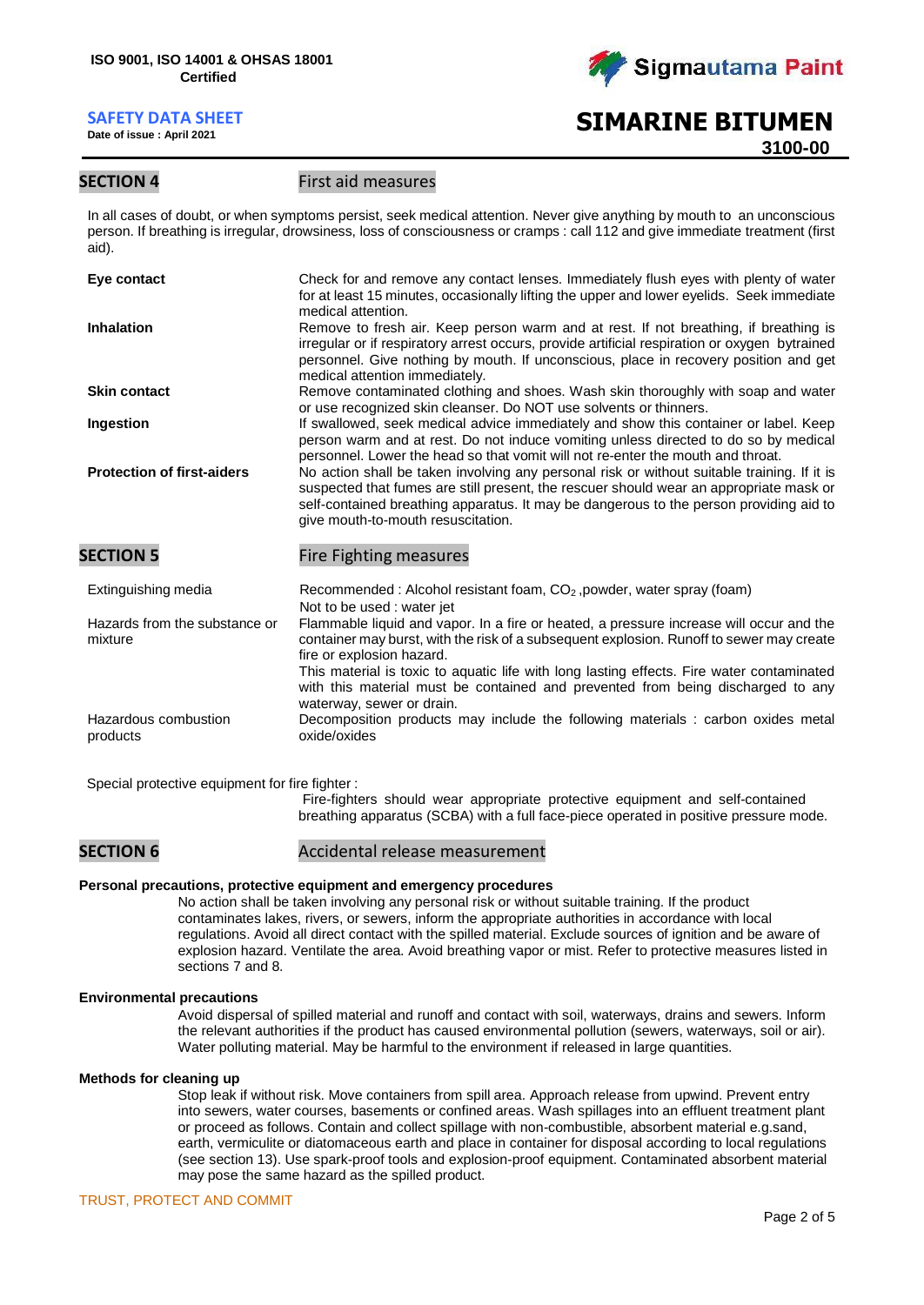**Date of issue : April 2021**



# **SIMARINE BITUMEN**

**3100-00**

## **SECTION 7** Handling and storage

**Handling** Vapor are heavier than air and may spread along floors. Vapors may form explosive mixtures with air. Prevent the creation of flammable or explosive concentrations of vapors in air and avoid vapor concentrations higher than the occupational exposure limits. In addition, the product should be used only in areas from which all naked lights and other sources of ignition have been excluded. Electrical equipment should be protected to the appropriate standard. To dissipate static electricity during transfer, ground drum and connect to receiving container with bonding strap. No sparking tools should be used. Avoid inhalation of vapour, dust and spray mist. Avoid contact with skin and eyes. Eating, drinking and smoking should be prohibited in area where this material is handled, stored and processed. Appropriate personal protective equipment: see section 8. Always keep in containers made from the same material as the original one.

**Storage** Store in a cool, well-ventilated area away from incompatible materials and ignition sources. Keep out of the reach of children. Keep away from : Oxidizing agents, strong alkalis, strong acids. No smoking. Prevent unauthorized access. Containers that are opened must be carefully resealed and kept upright to prevent leakage. Store in accordance with local requlations.

## **SECTION 8** Exposure control / personal protection

### **Ingredient Exposure limit**

White spirite **EU OEL** TWA : 25 ppm 8 hours TWA :  $145 \text{ mg/m}^3$  8 hours Gilsonite **Contract COSHA PEL :5 mg/m<sup>3</sup>** 

proximal to the work-station location.



Respiratory Protection Use a NIOSH APPROVED RESPIRATOR Eye Protection Use GOGGLES OR FACE SHIELD Hand Protection (Gloves) RUBBER GLOVES AS NEEDED Other Protective clothing or equipment USE APPRON OR OTHER CLOTHING TO AVOID SKIN CONTACT. Work / hygienic practices Wash skin and exposed clothing thoroughly with soap and water after use.

Personil protective equipment should be selected based on the task being performed and the risks involved and should be approved by a specialist before handling this product. Use a properly fitted, air-purifying or air fed respirator complying with an approved standard. Gloves must be worn for all work that may result in soiling. Apron/coveralls/protective clothing must be worn when soiling is so great that regular work clothes do not adequately protect skin against contact with the product. Safety eyewear should be used when there is a likelihood of exposure.

Keep gas, vapor, or dust cocentration below any lower explosive limit. Arrange sufficient ventilation by local exhaust ventilation and good general ventilation to keep the airborne concentrations of vapors or dust lowest possible and below their

**Engineering controls**

Personal Protection

**Hygiene measures**

Wash hands, forearms, and face thoroughly after handling compounds and before eating, smoking, using lavatory, and at the end of day.

respective threshold limit value. Ensure that eyewash stations and safety showers are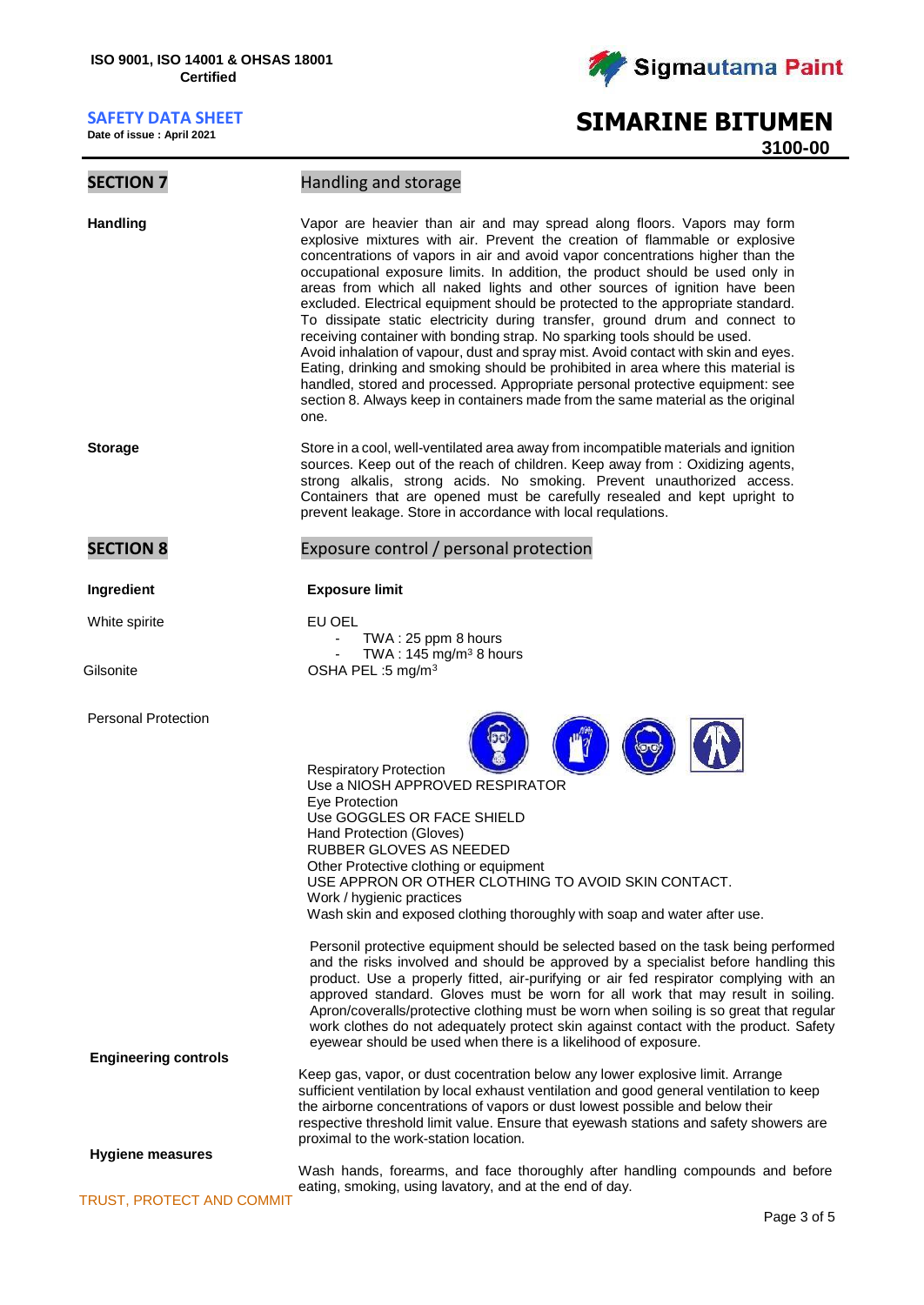**Date of issue : April 2021**



# **SIMARINE BITUMEN 3100-00**

### **Environmental exposure controls**

Emissions from ventilation or work process equipment should be checked to ensure they comply with the requirements of environmental protection legislation. In some cases, fume scrubbers, filter or engineering modifications to the process equipment will be necessary to reduce emissions to acceptable levels.

| <b>SECTION 9</b>                                                                                                        | Physical and chemical properties                                                                                                                                                                                                                                                                              |
|-------------------------------------------------------------------------------------------------------------------------|---------------------------------------------------------------------------------------------------------------------------------------------------------------------------------------------------------------------------------------------------------------------------------------------------------------|
| Physical<br>Odor<br>pH<br>Flash point<br>Vapor density                                                                  | Liquid colour black<br>Solvent-like<br>Closed up ; $15^{\circ}$ C<br>Heavier than air                                                                                                                                                                                                                         |
| Specific density<br>Viscosity<br>Solid content by volume<br>Solubility(ies)                                             | $1.00 \pm 0.15$ gr/cm3<br>$10 \pm 2$ Poise/Str<br>$40 \pm 2 \%$<br>Insoluble : cold water & hot water                                                                                                                                                                                                         |
| <b>SECTION 10</b>                                                                                                       | Stability and reactivity                                                                                                                                                                                                                                                                                      |
| <b>Reactivity and Chemical</b><br>stability<br><b>Hazardous decomposition</b><br>products<br><b>Conditions to avoid</b> | The product is stable<br>Under normal conditions of storage and use, Hazardous decomposition products<br>should not be produced<br>Avoid all possible sources of ignition (spark or flame). Do not pressurize, cut, weld,<br>braze, solder, drill, grind or expose containers to heat or sources of ignition. |
| <b>SECTION 11</b>                                                                                                       | <b>Toxicological Information</b>                                                                                                                                                                                                                                                                              |

# Acute toxicity

| Ingredient                                                                                        |                                                                                                                                                                                                                                                                                                                                                                                                                        | Oral LD 50, mg/kg                                                           | Skin LD 50, mg/kg  | Inhalation vapor LD 50,<br>mg/l/4 hours |  |  |
|---------------------------------------------------------------------------------------------------|------------------------------------------------------------------------------------------------------------------------------------------------------------------------------------------------------------------------------------------------------------------------------------------------------------------------------------------------------------------------------------------------------------------------|-----------------------------------------------------------------------------|--------------------|-----------------------------------------|--|--|
| Solvent naphta (petroleum)                                                                        |                                                                                                                                                                                                                                                                                                                                                                                                                        | 5000 mg/kg, rat                                                             | 5000 mg/kg, rabbit |                                         |  |  |
| May cause nausea, abdominal spasms and irritation of the mucous membranes.<br>Acute oral toxicity |                                                                                                                                                                                                                                                                                                                                                                                                                        |                                                                             |                    |                                         |  |  |
| Acute inhalation toxicity                                                                         | Exposure to component solvent vapours concentration in excess of the stated<br>occupational exposure limit may result in adverse health effects. Such as: mucous<br>membrane irritation, respiratory system irritation, adverse effects on kidney, liver and<br>central nervous system. Symptoms and signs: headache, dizziness, fatique, muscular<br>weakness, drowsiness and in extreme cases loss of consciousness. |                                                                             |                    |                                         |  |  |
| Skin irritation                                                                                   | Repeated or prolonged contact with the preparation may cause removal of natural fat<br>from the skin resulting in desiccation of the skin. The product may be absorbed through<br>the skin.                                                                                                                                                                                                                            |                                                                             |                    |                                         |  |  |
| Eye contact                                                                                       |                                                                                                                                                                                                                                                                                                                                                                                                                        | The liquid splashed in the eyes may cause irritation and reversible damage. |                    |                                         |  |  |

**SECTION 12** Ecological information

| Ingredient                 | <b>Species</b>                      | Result            |  |  |
|----------------------------|-------------------------------------|-------------------|--|--|
| Solvent naphta (petroleum) | Fish – Oncorhyncus mykiss; 96 hours | LC $50 = 10$ mg/L |  |  |